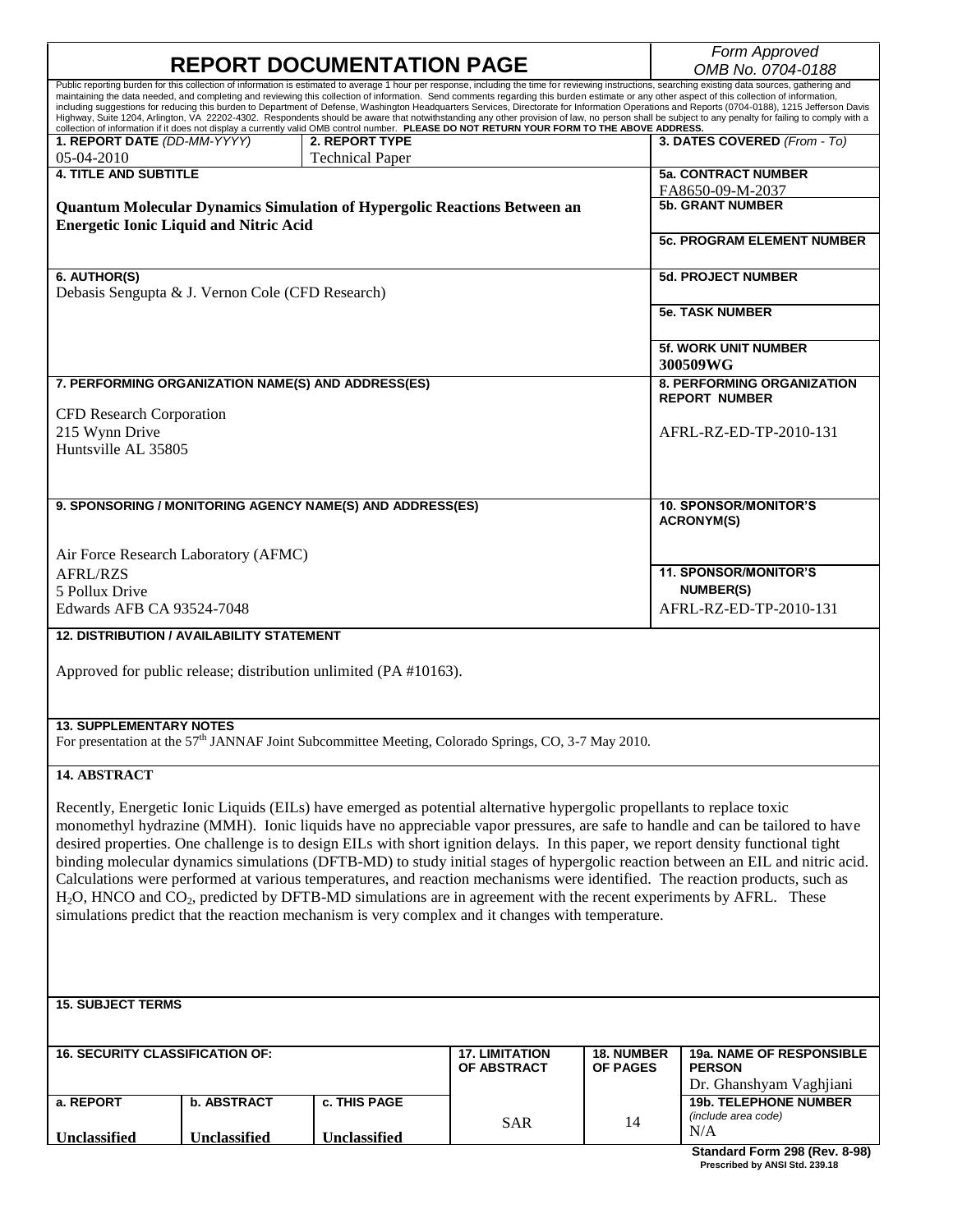# **QUANTUM MOLECULAR DYNAMICS SIMULATION OF HYPERGOLIC REACTIONS BETWEEN AN ENERGETIC IONIC LIQUID AND NITRIC ACID**

Debasis Sengupta and J. Vernon Cole CFD Research Corp. 215 Wynn Dr. Huntsville, AL 35805

#### **ABSTRACT**

Recently, Energetic Ionic Liquids (EILs) have emerged as potential alternative hypergolic propellants to replace toxic monomethyl hydrazine (MMH). Ionic liquids have no appreciable vapor pressures, are safe to handle and can be tailored to have desired properties. One challenge is to design EILs with short ignition delays. In this paper, we report density functional tight binding molecular dynamics simulations (DFTB-MD) to study initial stages of hypergolic reaction between an EIL and nitric acid. Calculations were performed at various temperatures, and reaction mechanisms were identified. The reaction products, such as  $H_2O$ , HNCO and  $CO<sub>2</sub>$ , predicted by DFTB-MD simulations are in agreement with the recent experiments by AFRL. These simulations predict that the reaction mechanism is very complex and it changes with temperature.

# **INTRODUCTION**

Hypergolic propellants have been used in small to medium range rocket engines since World War II. This category of liquid propellant ignites almost instantaneously when exposed to powerful oxidizers, such as IFRNA. Currently the most widely used hypergolic propellant is MMH. Although monomethyl hydrazine (MMH) has been used for decades, it is highly toxic and carcinogenic. It also has high vapor pressure at room temperature which makes it difficult to handle and transport. In addition, recent environment and health concerns encourage the development of environment friendly fuels. Therefore, one of the major goals of the Air Force, and in general, DoD is to search for hypergolic propellants that can replace MMH without sacrificing its performance. Recently Energetic Ionic Liquids (EIL) have emerged as an attractive alternative due to their potential applications as hypergolic bipropellants<sup>1-5</sup>. Due to their negligible vapor pressure, they are more environment-friendly and safe to handle and transport than the currently used hydrazine based fuels. In addition, EILs are amenable to the modification of their physical properties such as density and melting point via the introduction of different chemical functionalities. For these reasons, EILs are being seriously considered as next generation hypergolic propellants.

 The most important aspect of a hypergolic fuel is its ignition delay (ID) time when mixed with an oxidizer, such as IRFNA. The longer the ID is, the larger the combustion chamber must be to avoid pressure spikes that could rupture the engine. So, a short ID is a necessary condition for hypergolic fuel. Therefore, the current challenge is to design a hypergolic fuel which is highperforming, nontoxic, safe to handle and transport, has ID comparable to MMH (~5 ms) and can be used with existing propulsion systems with no or minor modifications. Although EILs have come long way towards meeting these requirements, their ID is still considerably longer than MMH. Therefore, one challenge is to design EILs with short ignition delay. Currently there is no technique to predict ID prior to synthesis of EILs. Very recently, we have developed a preliminary model for ID prediction using a Quantitative Structure Property Relationship (QSPR) and Artificial Neural Network (ANN). Although these predictive models are useful for design purposes, it does not provide fundamental understanding of the reaction mechanism.

In order to obtain a fundamental understanding of these reaction steps, quantum based methods are the methods of choice. The quantum based methods are quite complex, time consuming and often require multi-disciplinary expertise. For example, ab initio quantum chemical calculations when combined with reaction rate theory and kinetics modeling can, in principle, be capable of predicting the ID. However, such a procedure is extremely time consuming (may take years for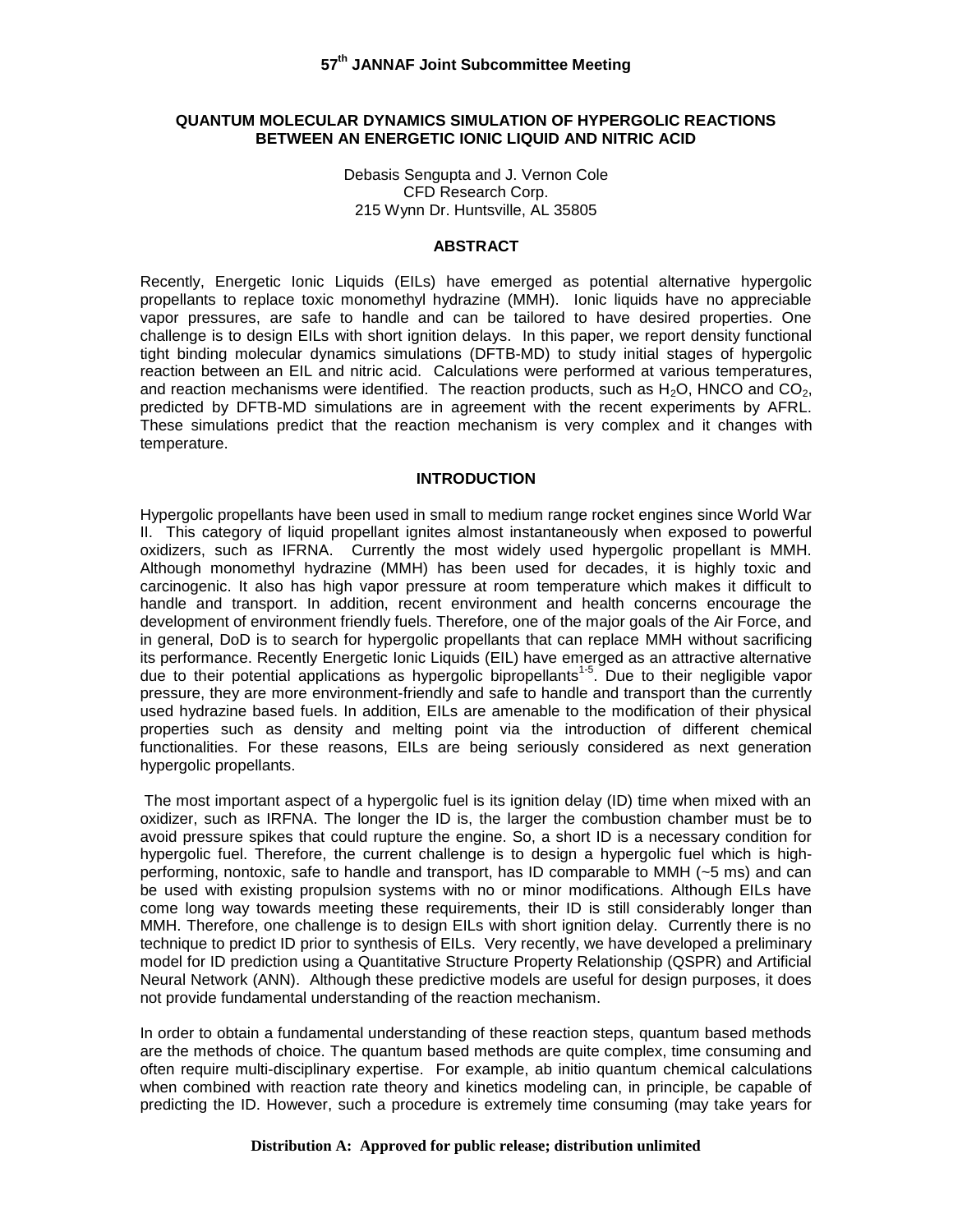each EIL), and each EIL must be studied on a case by case basis. Therefore, such a method is not practical, but can be useful in understanding some of the fundamental aspects of ignition reactions. Quantum molecular dynamics (MD), when used in conjunction with semi-empirical forcefields, is faster than ab initio calculations, and reveals the dynamics of bond-making and breaking. In addition, such calculations can be done for several hundred of atoms with minimal computer resources, and a realistic nitric acid environment can be set around an EIL molecule for accurate predictions. This is in contrast to high level ab initio methods where calculations are inherently with vapor phase approximations. Although, at present, quantum reactive MD calculations cannot be performed at the millisecond time scale (i.e. the time scale of ID), one can, at least, obtain some insight into the initial stages of hypergolicity. We therefore preferred quantum reactive MD simulation with density functional tight-binding (DFTB) forces over traditional ab initio methods to obtain fundamental understanding of hypergolic reactions. We will refer this technique as DFTB-MD in our following discussion.

In this paper, we first outline the DFTB-MD method. We then perform DFTB-MD simulations at various temperatures, identify the predicted reaction products and reaction pathways at various temperatures.

# **RESULTS AND DISCUSSION**

# Computational Method

One of the major advantages of the this method is that the forces required for atom movements are computed using a self-consistent charge tight binding method (in the framework of density functional theory) on the fly without using any empirical analytical expressions. Since it is based on quantum formalism, the chemical reactions are naturally taken into account, and no special treatment is required for chemical reactions. Recently, the same technique has been successfully applied to study the dynamics of HMX decomposition in extreme conditions<sup>6</sup>. To our knowledge, this is the first report of applying DFTB-MD to study hypergolicity between an EIL and nitric acid. In the following, we outline the main features of the DFTB method, and we refer to the literature for additional details<sup>7-10</sup>.

- $\checkmark$  The DFTB method is based on the second order expansion of the Kohn-Sham energy functional from DFT with respect to charge density fluctuation relative to a reference density.
- $\checkmark$  Unlike the traditional tight-binding method, the DFTB calculates the charge transfer between atoms and performs population analysis similar to that done in other sophisticated quantum chemical methods.
- $\checkmark$  Like DFT, DFTB uses non-orthogonal atomic orbitals.
- $\checkmark$  The repulsive part of the energy functional, which is a sum of inter-atomic two-body potentials, is obtained by fitting with small molecules using DFT data.

MD simulations were performed with constant volume and a fixed number of atoms. Two types of simulations were performed: 1) increase in temperature from 10K to 3000K with time, and 2) at a constant temperature. The increasing temperature simulation was performed in order to examine the sequence of events that happens as the temperature changes rapidly. The time step used for MD simulation was chosen to be 1 fs. At each time step, DFTB forces were calculated, and Velocity Verlet algorithm was used to determine the position of the atoms in the following time step. All simulations were run at least up to 10 ps.

# Model Construction

We chose 1-allyl-3methyl imidazolium dicyanamide, an EIL, and pure  $HNO<sub>3</sub>$  an oxidizer, to study the hypergolic reactions. In order to study the reactions correctly, it was critical to construct an appropriate and a reasonably realistic model. To accomplish this, we first constructed a simulation box with dimension of 24Å x 12Å x 12Å filled with nitric acid. An appropriate number of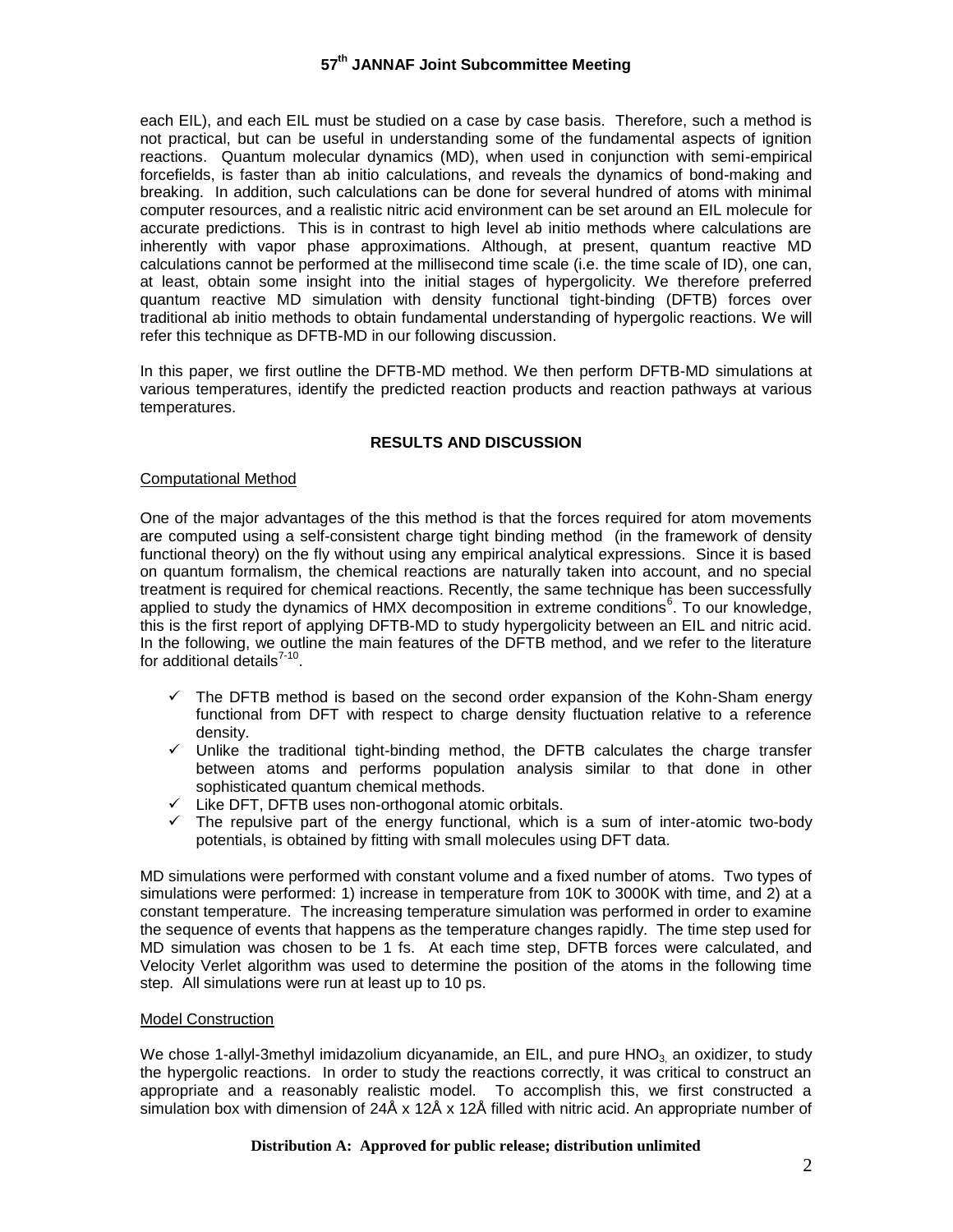# **57th JANNAF Joint Subcommittee Meeting**

nitric acid molecules were put into the box so that it approximately reproduced the experimental density of the nitric acid (1.51 gm/cc). The total number of nitric acid molecules therefore considered was 50. Periodic boundary condition was applied so that when an atom left the box during the simulation, another one was inserted in an equivalent position from the opposite direction. The preliminary nitric acid configuration was optimized for 100 optimization steps in DFTB in order to obtain a relaxed configuration. However this resulted in an ordered structure, instead of a disordered liquid structure. To obtain a liquid structure, we gradually heated up the system from 0K to 600K, where the system melted, and then cooled down to room temperature (298.15K). This procedure yielded a disordered liquid structure for nitric acid, as shown in [Figure](#page-6-0)  [1.](#page-6-0)

We then manually inserted one molecule of EIL in the middle of the simulation box by removing three molecules of nitric acid. Such an adjustment kept the density of the system nearly unchanged. The entire configuration, except the atoms in EIL, was further relaxed in order to minimize close contacts. The atoms in EIL were fixed to prevent any bond breaking or forming during the minimization steps. Before the EIL was inserted, the gas phase geometry of the EIL was optimized with DFTB and charges were examined. The charges on the cation and anion were found to be very close to +1 and -1, respectively confirming that the DFTB charge distributions were correct. The EIL containing box filled with nitric acid was taken as starting point of our MD simulations [\(Figure 2\)](#page-6-1).

It should be noted that IDs for hypergolic reactions with nitric acid are of the order of  $10^{-3}$ s and longer. Reactive MD simulation with such time scale has not been reported to date, and it is impractical to cover such a time scale with standard MD techniques. However, coupling of DFTB with Temperature Accelerated Dynamics  $(TAD)^{11}$  could allow simulation of such a time scale. It should be pointed out that the TAD is not the same as artificially increasing the temperature to enhance the reaction rate, which is used for the reported simulations in this study and is the most widely used technique to study slow chemical processes. The goal of the present investigation, therefore, is not to study the progress of hypergolic reactions over the real time scale, but to get an idea of the reactions and intermediates that might be involved during the initial stages of reaction.

# Simulation Results

As mentioned earlier, two different types of simulations were performed: 1) increasing the temperature with time and 2) at constant temperature.

#### *Simulation with Increase in Temperature with Time to 3000K*:

In this simulation, the temperature of the system was increased from 10K to 3000K over a time period of 7 ps, and then kept constant for another 3 ps. The objective was to follow the sequence event as the temperature increased.

[Figure 3](#page-7-0) shows the reactions that occurred during the time of the simulation. [Figure 4](#page-9-0) shows the snapshots at different times when these reactions occurred. The dicyanamide (DCA) anion picked up two protons and was simultaneously oxidized, then split into HNCO and HNCN. The formation of HNCO occurred at around 7 ps with the current simulation conditions. On the other hand, the methyl group in the side chain was oxidized to  $-CH<sub>2</sub>OH$ . On the other side chain, the terminal double bond rearranged (from 3 position to 2 position). The HNCN, which formed from the DCA, attacked at the side chain of the cation. This was followed by a series of reactions (oxidation and bond breaking) leading to acetylene and CO (via HCO). HCO (which is the precursor for CO formation) was formed along with HNCN which appeared to be responsible for rupturing the cation completely. HNCN finally was converted to  $H_2N$ -CN and remained stable until end of simulation (10 ps). One important observation in this simulation was the formation of HNCO from DCA which was experimentally observed by the AFRL group.<sup>2</sup> We have not observed any  $CO<sub>2</sub>$  and N<sub>2</sub>O formation during the length of the simulation. However, there is a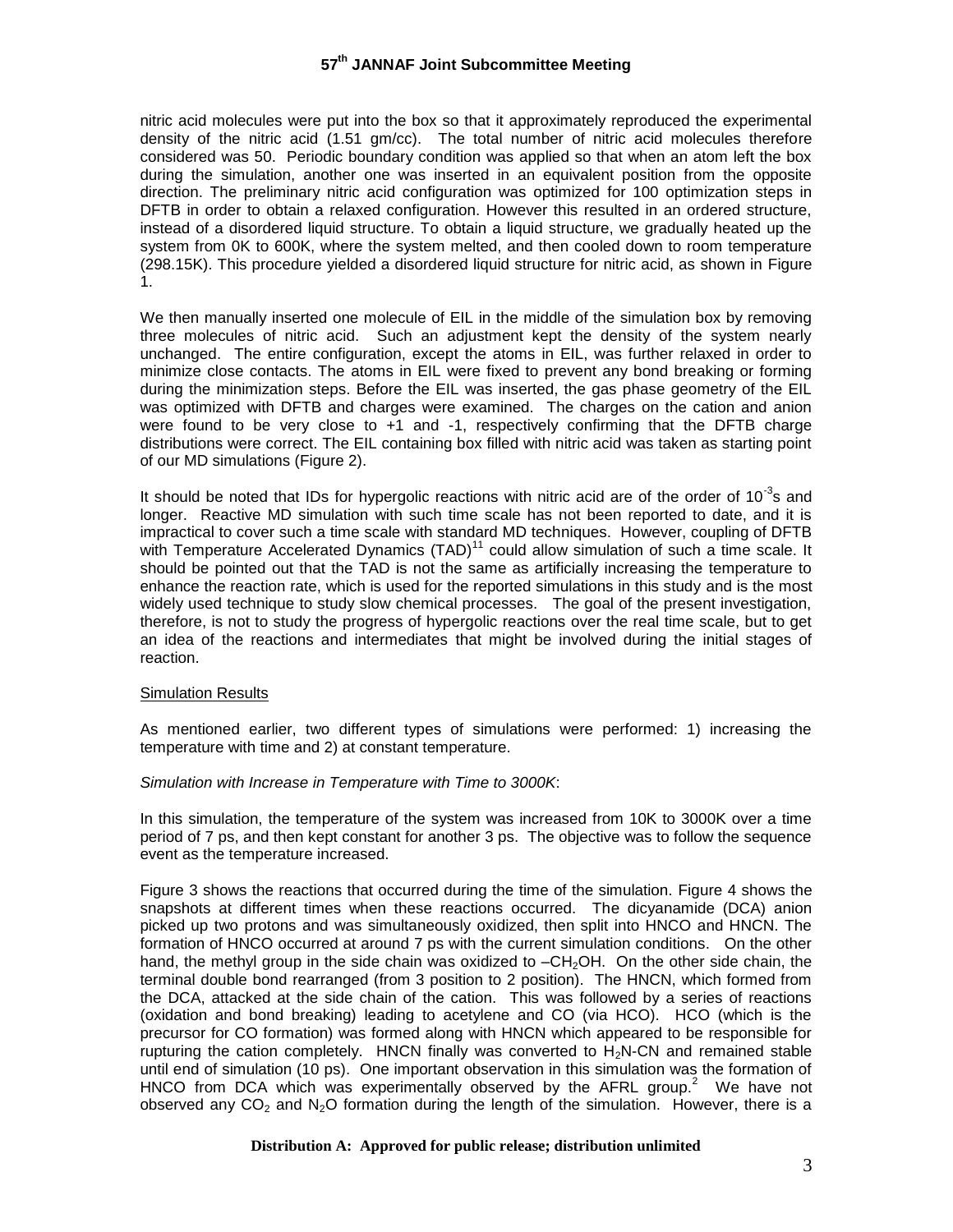possibility that CO could further be oxidized to  $CO<sub>2</sub>$  at a much longer time scale. In this simulation we did not observe the formation of oxides of nitrogen from the IL, but their formation from nitric acid could not be ruled out since there were many oxidation reactions in the system where one of the oxygens of  $HNO<sub>3</sub>$  was donated. In all MD simulations presented here, we have identified and tracked the intermediates and products by visual inspection of the trajectories.

#### *Simulation at 1000K:*

Simulation was performed at a constant temperature of 1000K with the same initial condition as before. The DCA anion quickly picked up a proton to form NC-NH-CN. However, anion and protonated DCA did not react during the time-scale of the simulation (10ps). This clearly indicates that the time-scale of reaction is too large compared to that of MD, and reactions could not be observed unless the temperature is artificially increased or the TAD methodology is implemented and used.

#### *Simulation at 2000K:*

At 2000K, as observed for 1000K, protonation of DCA occurred. The unsaturated side chain of the cation was oxidized and detached from the imidazolium group. The products formed during the time of simulations were an unsaturated aldehyde and 1-methyl imidazolium ion [\(Figure 5\)](#page-9-1).

#### *Simulation at 2500K:*

Unlike at 1000K and 2000K, many events were observed at 2500K [\(Figure 6\)](#page-9-2). The anion captured a proton to form NC-NH-CN and then HCH-N-CN. The protonated anion eventually was oxidized to form HNCO and HNCN via a series of rearrangement and decomposition reactions. The final step for HNCO formation happened at 9.98 ps. On the other hand, the methyl side chain of the cation was oxidized to form formaldehyde (H2C=O) which led to CO *via* HCO formation (at 2.92 ps). The five-membered imidazole compound (remained after the oxidation of the methyl group) underwent a series of reactions, such as oxidation, hydrogen abstraction and ring rupture. The rupture of the C-N bond in the ring occurred *via* reaction with HNCN which formed from the anion. We continued this simulation for 25 ps in order to observe the fate of the five-membered ring. The most important finding was the formation of  $CO<sub>2</sub>$  *via* oxidation of the imidazole compound. We also observed some  $H_2O$  as byproduct. The important chemical transformations are shown in [Figure 7.](#page-12-0)

# *Simulation at 3000K:*

Reactions observed at 3000K simulation (constant temperature) are shown in [Figure 8.](#page-12-1) Figure 9 shows the important structures formed at different times during the simulation. At 3000K, the DCA anion captured a proton (NC-NH-CN -> NC-N-CNH), and then abstracted a hydrogen from  $H_2O$ (formed *via* 2HNO<sub>3</sub> --> NO<sub>2</sub> + NO<sub>3</sub> + H<sub>2</sub>O) to form a short-lived HNC-N-CNH species which immediately formed HNC and HNCN. HNC finally was oxidized to NO and CO *via* a series of reactions including HNCO. In fact, HNCO formed at 3.56 ps, lived until 5.52 ps and then was converted to NCO. NO and CO formation occurred at 6.74 ps at this temperature. One other hand, allyl side chain of the cation lost two successive hydrogens to form a triple bond. The methyl side chain was oxidized to formaldehyde which eventually produced CO (H<sub>2</sub>C=O  $\rightarrow$  HCO  $\rightarrow$  CO). Formation of CO from cation occurred much faster (0.92 ps) than that from the anion. The cyclic part, present after oxidation of the methyl side chain, underwent several reactions: a) ring opening, b) ring expansion to form a pyridine-like structure, c) rupture of the pyridine-like structure *via* oxidation and d) finally the formation of CO, NO and HCN. A CN fragment, generated from the pyridine-like structure, reacted with HNCN (formed from the anion) to form HNC-C-CN which eventually was converted to HNCO *via* oxidation at 9.72 ps. The major finding of this simulation is the mechanism for formation of HNCO, NO and CO. HNCO and CO formed from both anion and cation of the IL. Also, like at 2500K, we observed H2O formation. One of the most interesting aspects of these simulations is that the mechanisms of HNCO, CO and NO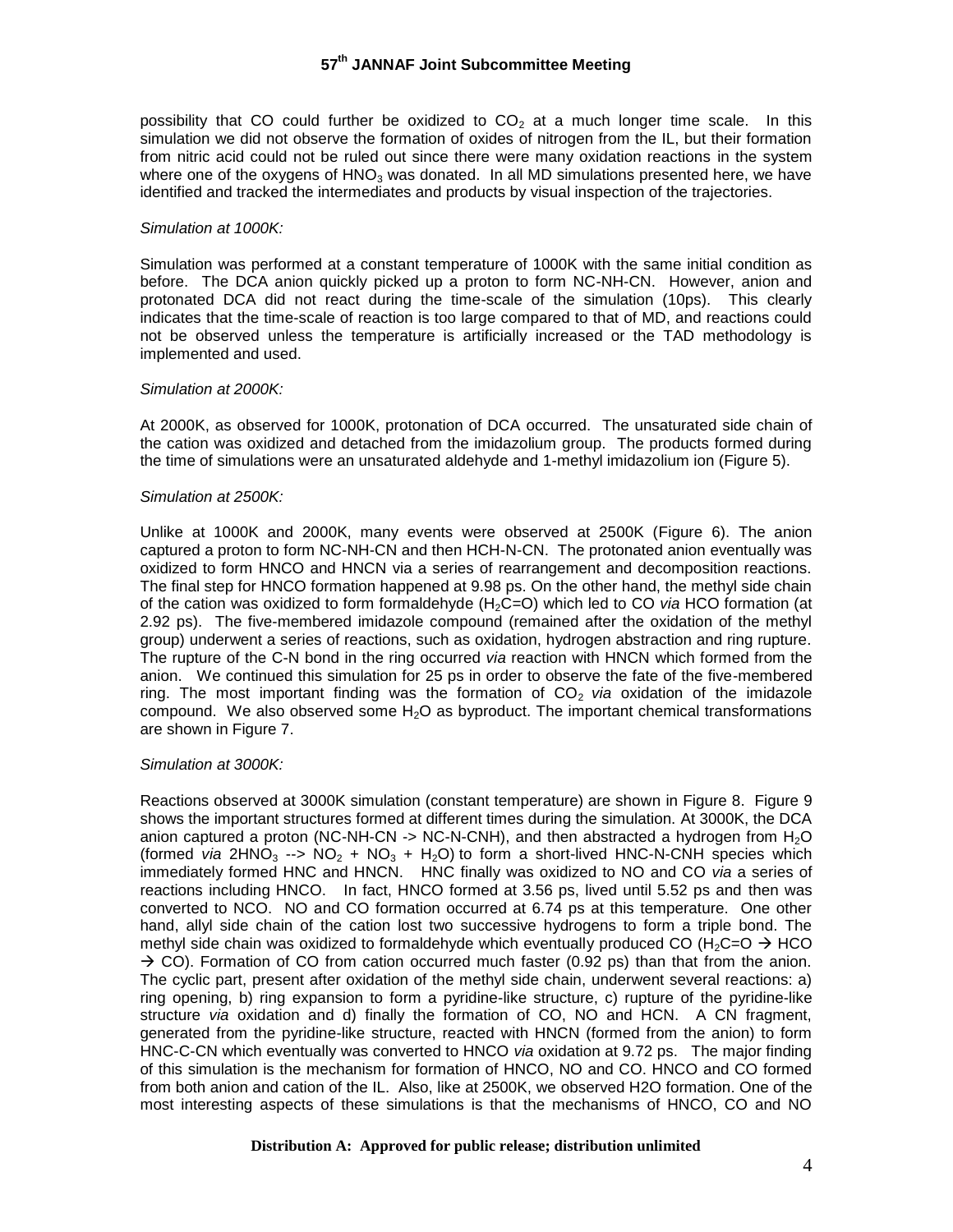# **57th JANNAF Joint Subcommittee Meeting**

formation were different at different temperatures. This gives some indication that the hypergolic reaction of the EIL could be more complex than thought before.

#### **SUMMARY AND CONCLUSIONS**

This paper reports, for the first time, DFTB-MD simulations to understand the initial stages of hypergolic reactions between an EIL and nitric acid. In these simulations, an EIL molecule was placed in a bath of nitric acid. The simulations were performed at various temperatures (such as 1000K, 2000K, 2500K and 3000K), and the products and reactions were identified. The products identified were HNCO, CO, NO, NO<sub>2</sub>, CO<sub>2</sub> and H<sub>2</sub>O. It should be noted that HNCO and CO<sub>2</sub> were observed by the AFRL group in their experimental study.<sup>2</sup> However, we did not observe N<sub>2</sub>O (as observed by experiments) during the timescale of the simulations. We anticipate that  $N<sub>2</sub>O$  will form at much later stages in the process. DFTB-MD simulations show the reaction between the EIL and nitric acid to be very complex, and that the mechanism appears to be significantly different at different temperatures.

#### **ACKNOWLEDGMENTS**

We gratefully acknowledge the Air Force Research Laboratory for funding this work under SBIR Contract # FA8650-09-M-2037. We also thank Dr. G.L. Vaghijani (AFRL/RZSP) for helpful technical discussions.

#### **REFERENCES**

- [1] S. Schneider; T. Hawkins; M. Rosander; G. Vaghjiani; S. Chambreau; G. Drake, Ionic Liquids as Hypergolic Fuels, *Energy Fuels* **2008,** *22*, (4), 2871-2872.
- [2] S. D. Chambreau; S. Schneider; M. Rosander; T. Hawkins; C. J. Gallegos; M. F. Pastewait; G. L. Vaghjiani, Fourier Transform Infrared Studies in Hypergolic Ignition of Ionic Liquids, *J. Phys. Chem. A* **2008,** *112*, (34), 7816-7824.
- [3] R. P. Singh; R. D. Verma; D. T. Meshri; J. M. Shreeve, Energetic Nitrogen-rich Salts and Ionic Liquids, *Angew. Chem. Int. Ed.* **2006,** *45*, 3584.
- [4] L. He; G.-H. Tao; D. A. Parrish; J. M. Shreeve, Nitrocyanamide-Based Ionic Liquids and Their Potential Applications as Hypergolic Fuels, *Chem. Eur. J.* **2010,** *(in press)*.
- [5] H. Gao; Y.-H. Joo; B. Twamley; Z. Zhou; J. n. M. Shreeve, Hypergolic Ionic Liquids with the 2,2-Dialkyltriazanium Cation, *Angew. Chem. Int. Ed. , ,* **2009,** *48*, 2792.
- [6] M. R. Manaa; L. E. Fried; C. F. Melius; M. Elstner; T. Frauenheim, Decomposition of HMX at Extreme Conditions: A Molecular Dynamics Simulation, *J. Phys. Chem. A* **2002,** *106*, 9024.
- [7] P. Koskinen; V. Mäkinen, Density-functional tight-binding for beginners, *Comput. Mat. Sci.* **2009,** *47*, 237.
- [8] M. Elstner; S. Suhai; G. Seifert, Self-consistent-charge density-functional tight-binding method for simulations of complex materials properties, *Phys. Rev. B* **1998,** *58*, 7260.
- [9] T. Krügera; M. Elstner; P. Schiffels; T. Frauenheim, Validation of the density-functional based tight-binding approximation method for the calculation of reaction energies and other data, *J. Chem. Phys.* **2005,** *122*.
- [10] G. Zheng; S. Irle; K. Morokuma, Performance of the DFTB method in comparison to DFT and semiempirical methods for geometries and energies of C20–C86 fullerene isomers, *Chem. Phys. Letts.* **2005,** *412*, 210.
- [11] M. R. Sorensen; A. F. Voter, Temperature-accelerated dynamics for simulation of infrequent events, *J. Chem. Phys.* **2000**, (112), 9599.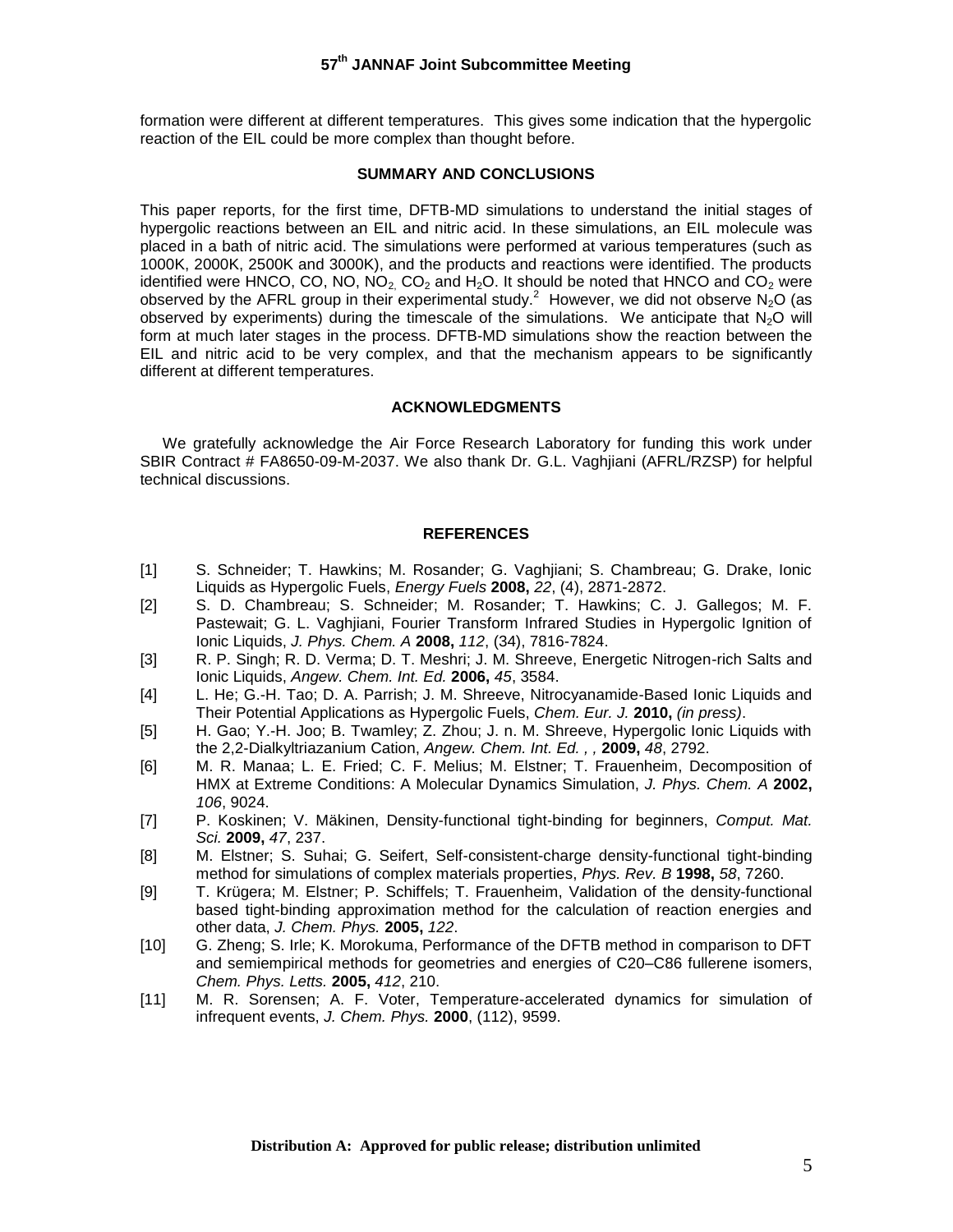# **57th JANNAF Joint Subcommittee Meeting**



# **FIGURES**

<span id="page-6-1"></span>



<span id="page-6-0"></span>Figure 1: Liquid Structure of Nitric Acid Figure 2: 1-allyl 3methyl dicyanamide EIL in  $HNO<sub>3</sub>$ . This is the Starting Configuration for All Simulations.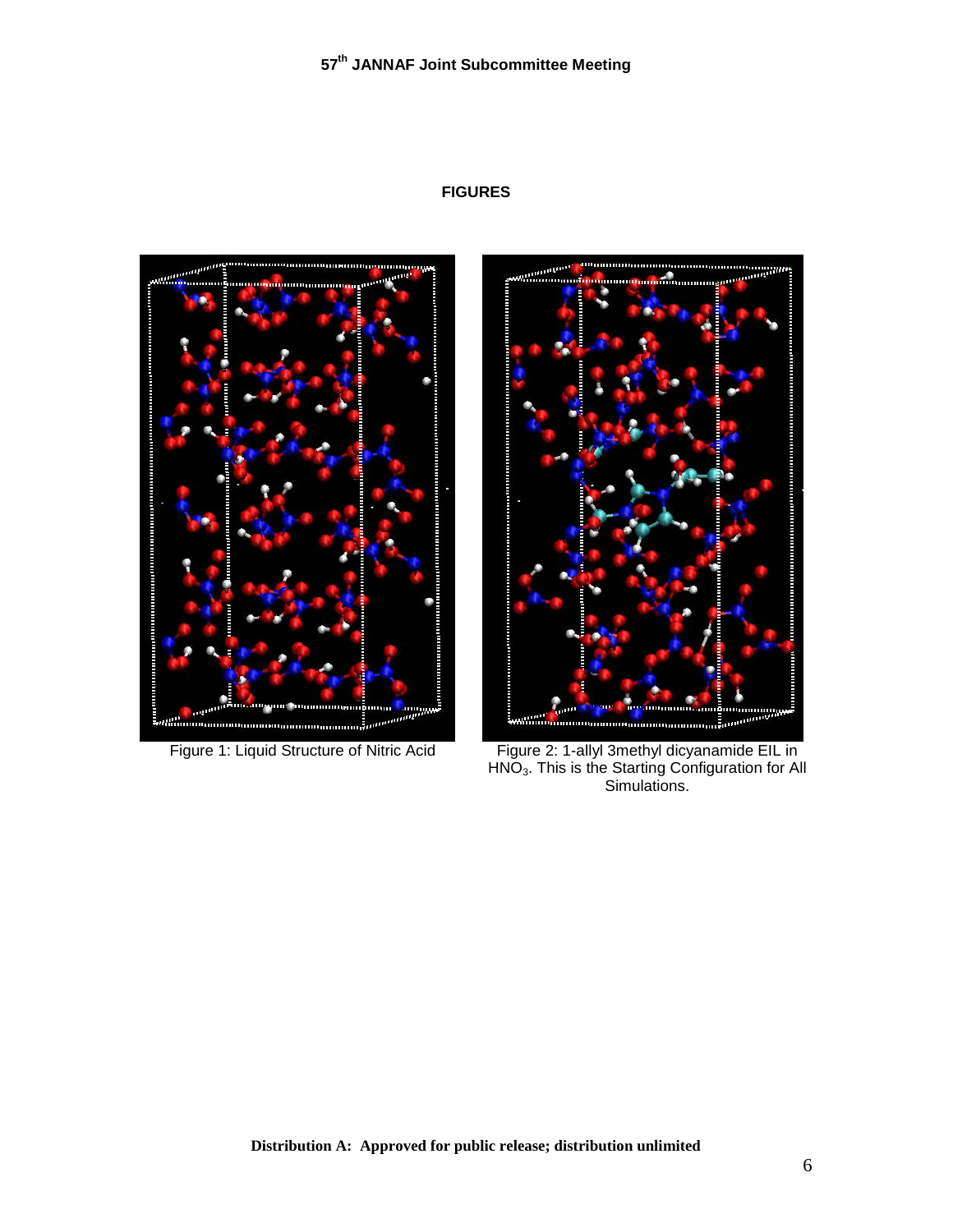

<span id="page-7-0"></span>Figure 3: Reactions Observed During Simulations with Gradual Increase in Temperature to 3000K. Intermediates Shown Above are Actually Observed During the Simulation.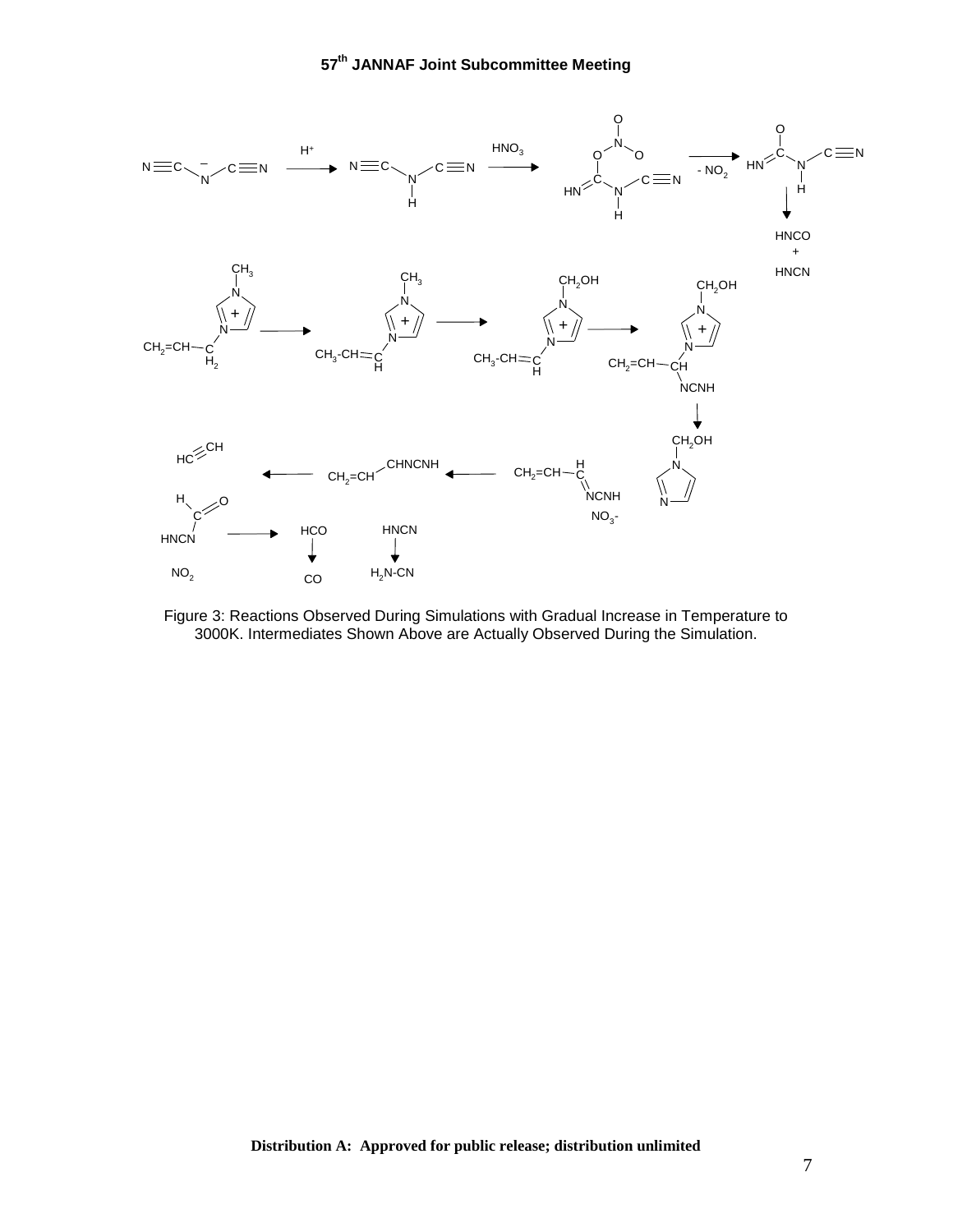

**Distribution A: Approved for public release; distribution unlimited**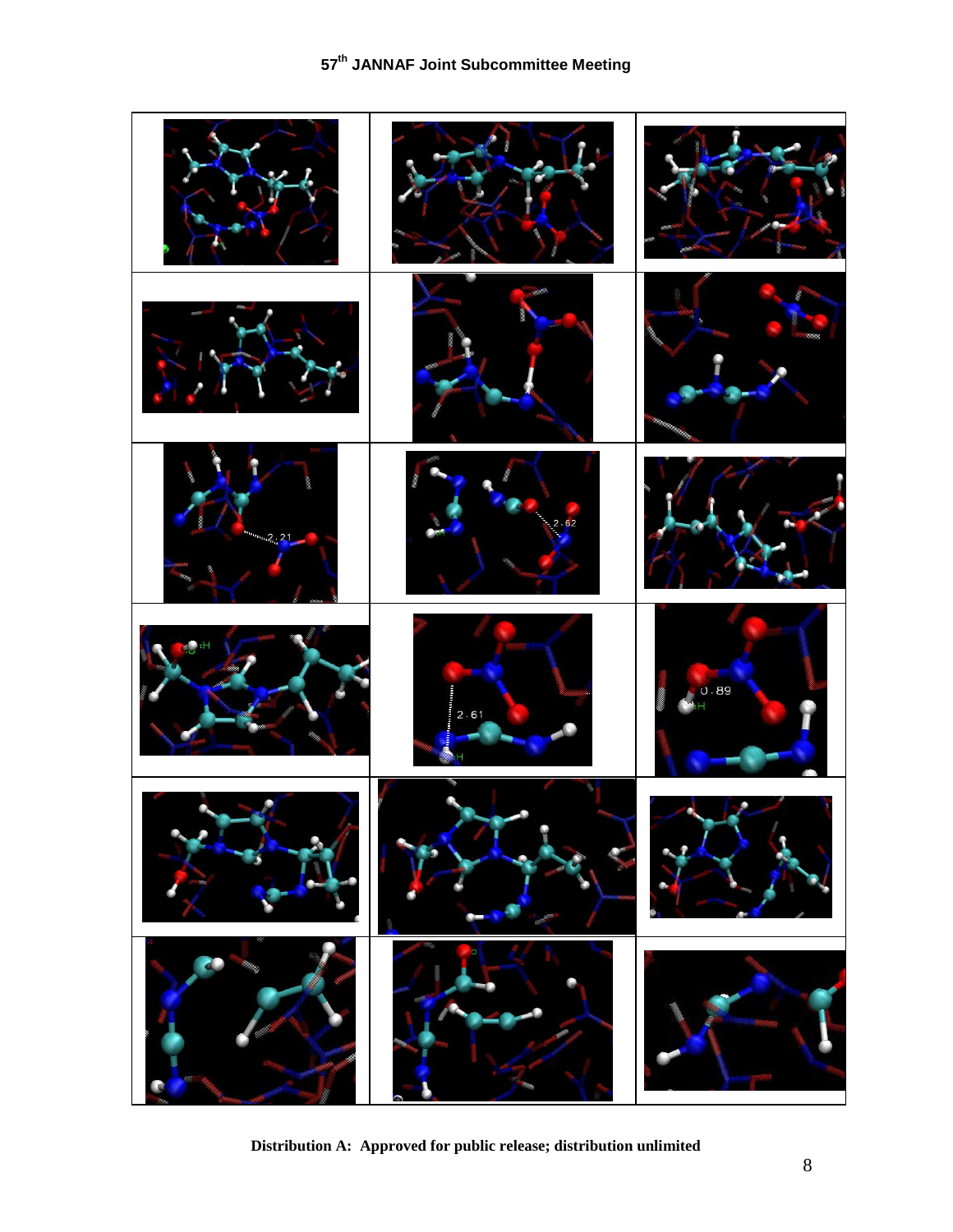



<span id="page-9-1"></span><span id="page-9-0"></span>Figure 5: Oxidation Reaction Occurred at 2000K. Intermediates Shown Above are Actually Observed During the Simulation.



<span id="page-9-2"></span>Figure 6: Reactions Observed During MD Simulation at 2500K. Intermediates Shown Above are Actually Observed During the Simulation.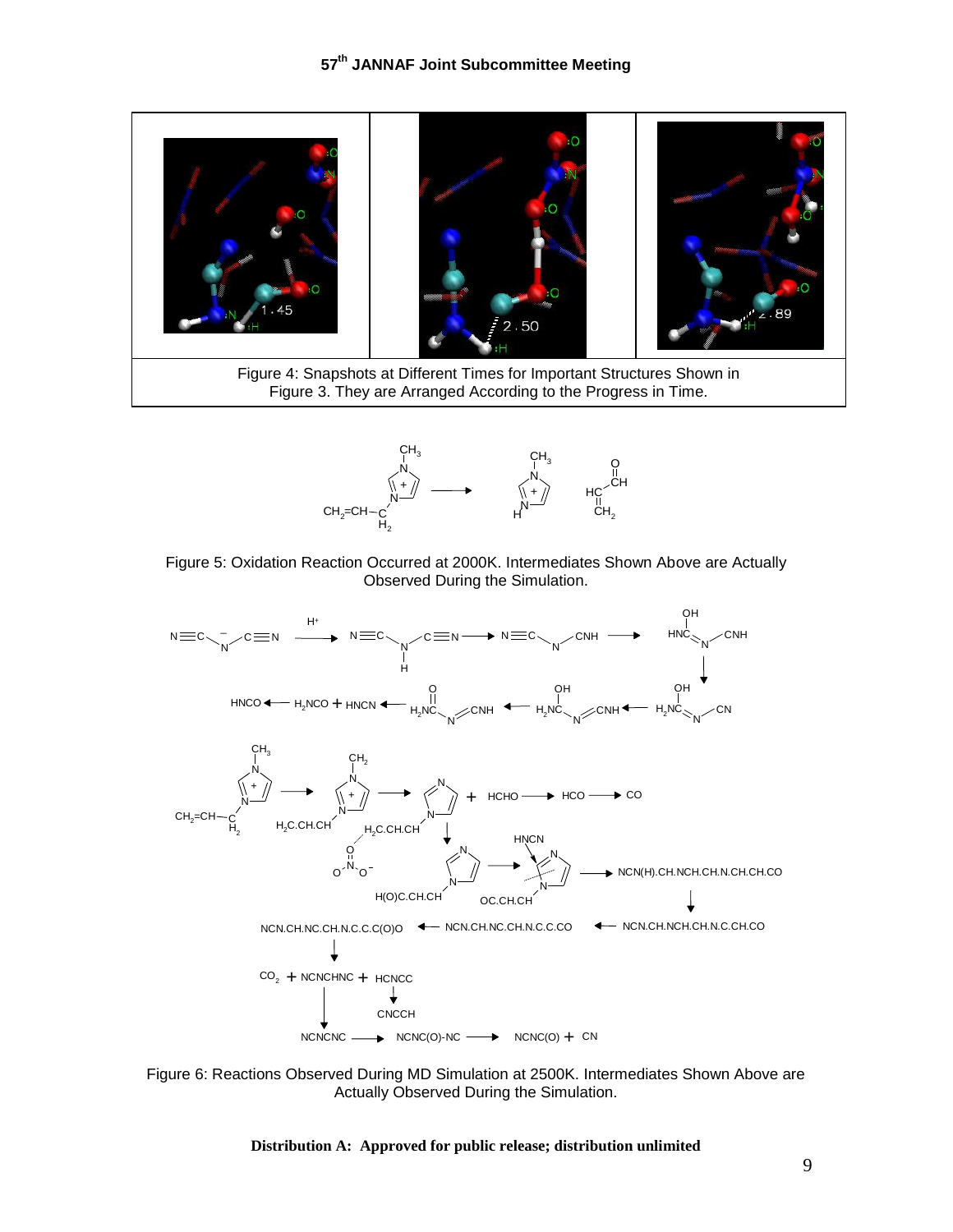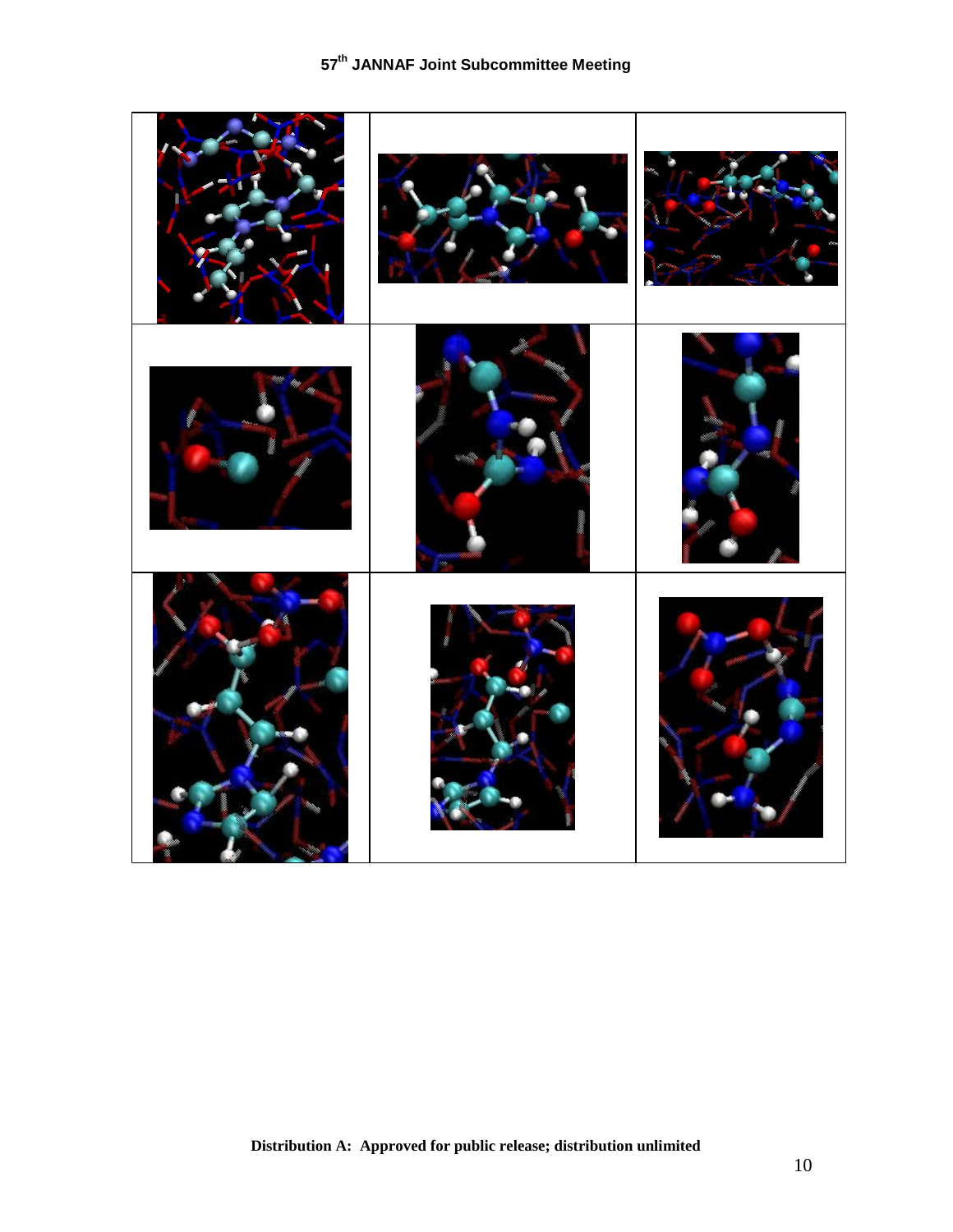

**Distribution A: Approved for public release; distribution unlimited**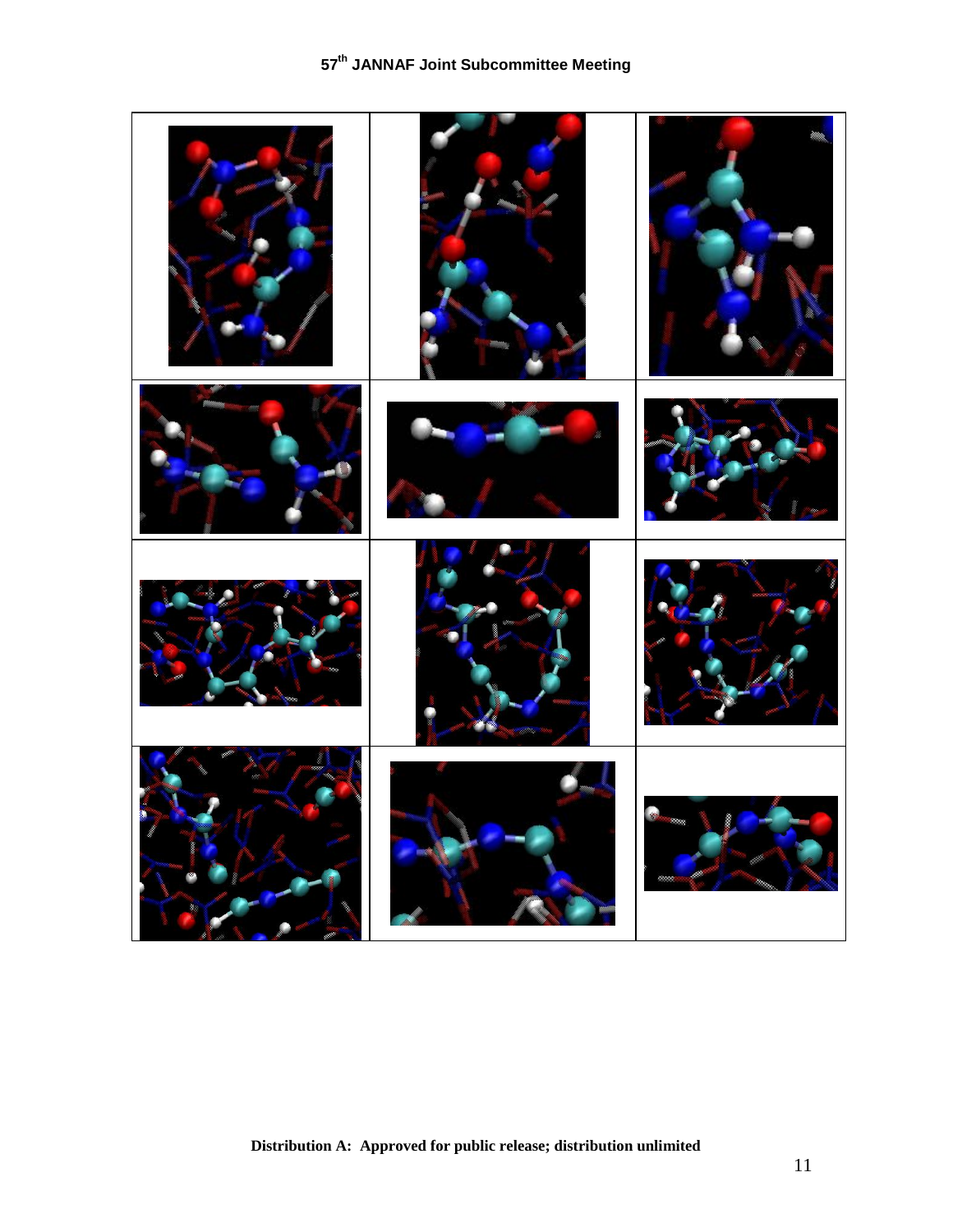

Arranged According to the Progress in Time.

<span id="page-12-1"></span><span id="page-12-0"></span>